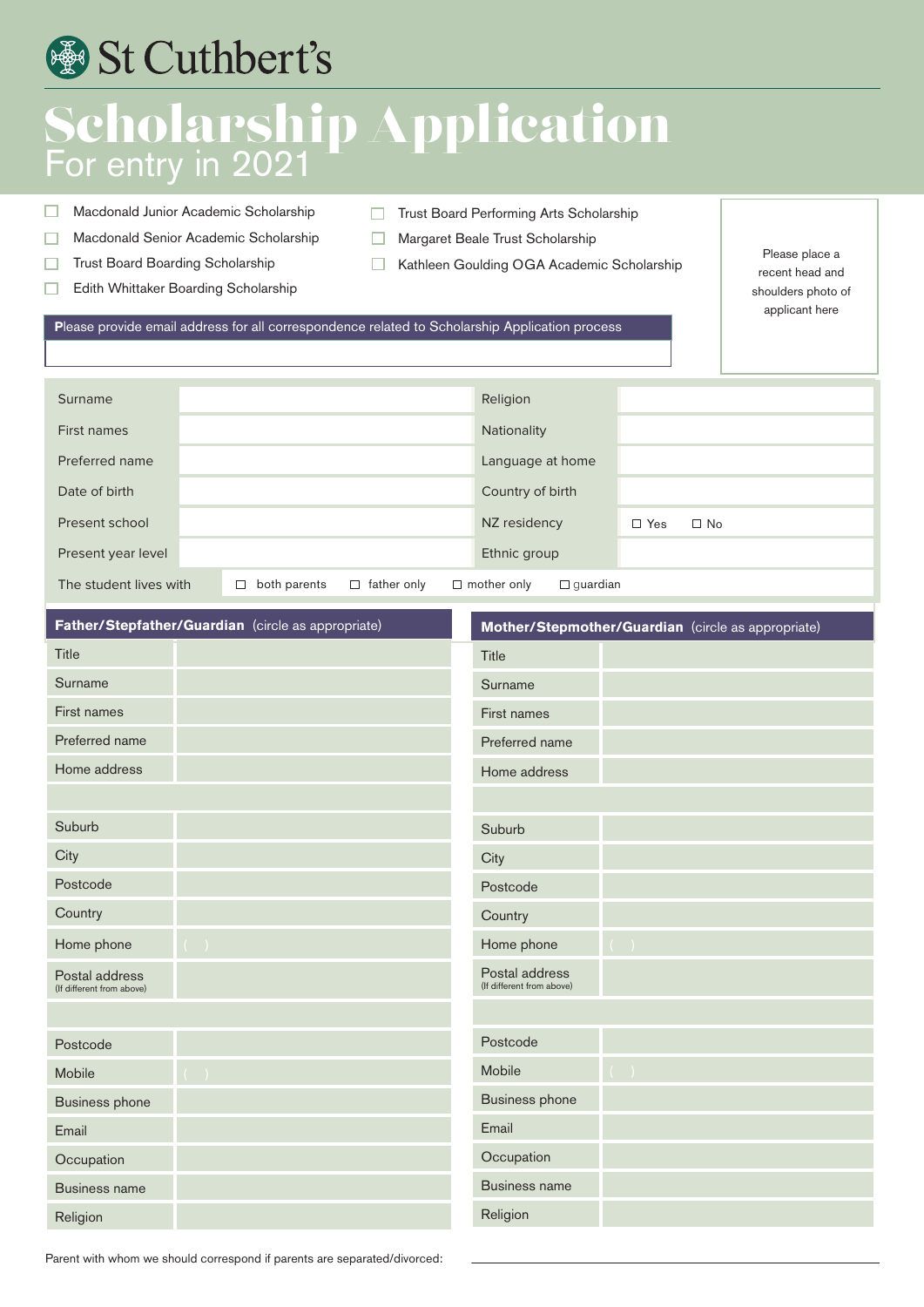Applicant to complete her personal statement about why she wishes to attend St Cuthbert's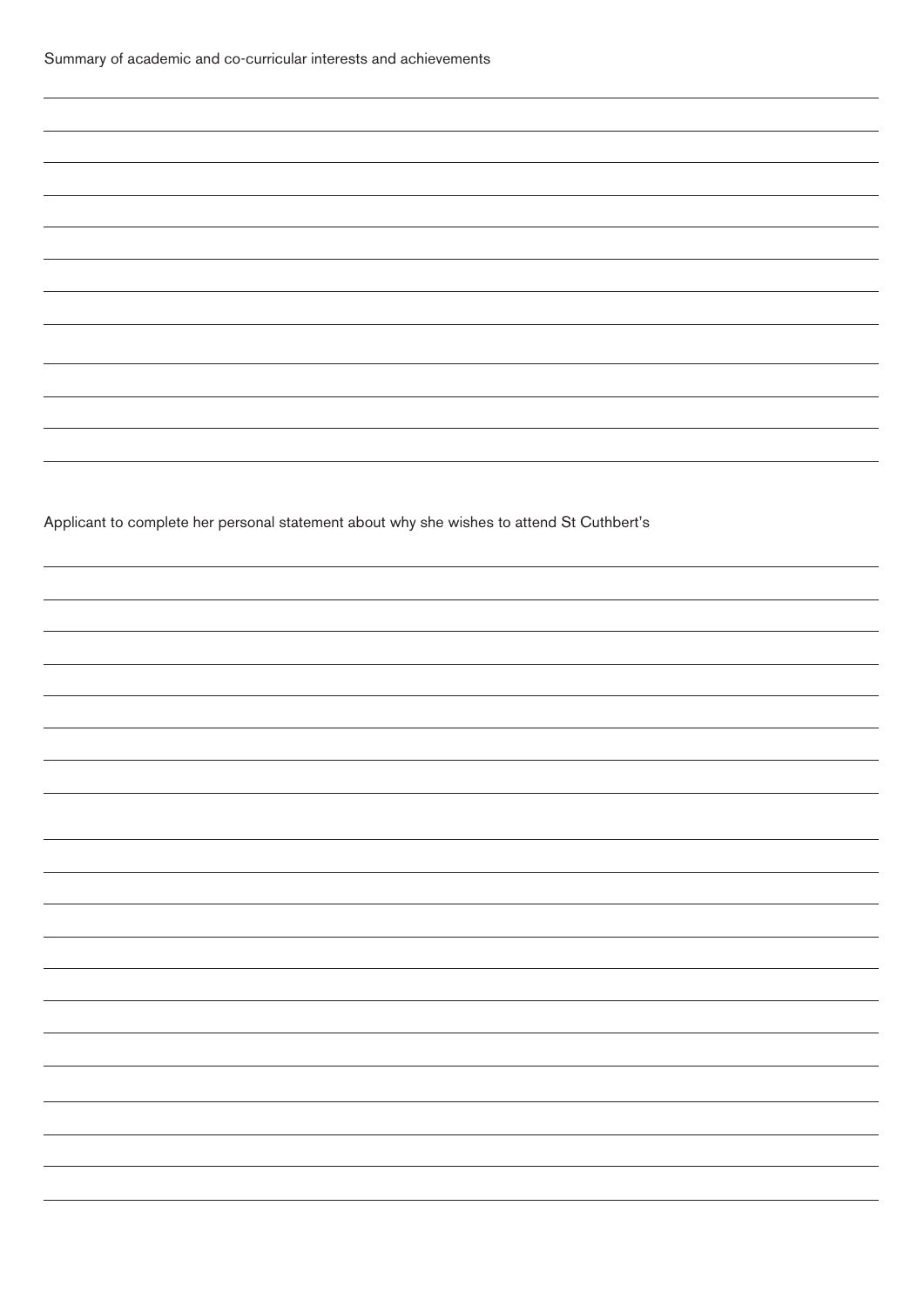| If your daughter is not offered a Scholarship but there is a fee-paying place available in the College, would you<br>be interested in her accepting that place? (please tick one)<br>$\Box$ YES<br>NO.                                                                                                                                                                            |  |  |  |  |
|-----------------------------------------------------------------------------------------------------------------------------------------------------------------------------------------------------------------------------------------------------------------------------------------------------------------------------------------------------------------------------------|--|--|--|--|
| <b>Check list:</b>                                                                                                                                                                                                                                                                                                                                                                |  |  |  |  |
| we have included the most recent school report<br>we have included a recent head and shoulders photograph<br>we have included documentary evidence of New Zealand birth, citizenship or residency<br>we have completed the Qualifications and Experience page (for Performing Arts Scholarship applications only)<br>we have given the Confidential Report Form to current school |  |  |  |  |
| Please send photocopies of documents - we cannot accept responsibility for originals.                                                                                                                                                                                                                                                                                             |  |  |  |  |
| Where both parents support this application, two signatures are required:                                                                                                                                                                                                                                                                                                         |  |  |  |  |
| Father<br><u> 1989 - Johann Stoff, amerikansk politiker (d. 1989)</u>                                                                                                                                                                                                                                                                                                             |  |  |  |  |
| <u> 1989 - Andrea Santa Andrea Santa Andrea Santa Andrea Santa Andrea Santa Andrea Santa Andrea Santa Andrea San</u><br>Mother                                                                                                                                                                                                                                                    |  |  |  |  |
| Guardian (if applicable) <u>experience</u> and the contract of the contract of the contract of the contract of the contract of the contract of the contract of the contract of the contract of the contract of the contract of the                                                                                                                                                |  |  |  |  |
|                                                                                                                                                                                                                                                                                                                                                                                   |  |  |  |  |
| Where did you hear about St Cuthbert's College (please tick):                                                                                                                                                                                                                                                                                                                     |  |  |  |  |
| Newspaper □ Word of Mouth □ Social Media □<br>Website $\Box$<br>Other $\Box$                                                                                                                                                                                                                                                                                                      |  |  |  |  |

Closing date for applications

### **Wednesday 25 March 2020**

#### **No late entries will be accepted Scholarships only available to New Zealand citizens and residents**

The decision of the Principal is final and no discussion will be entered into regarding the scholarship winners.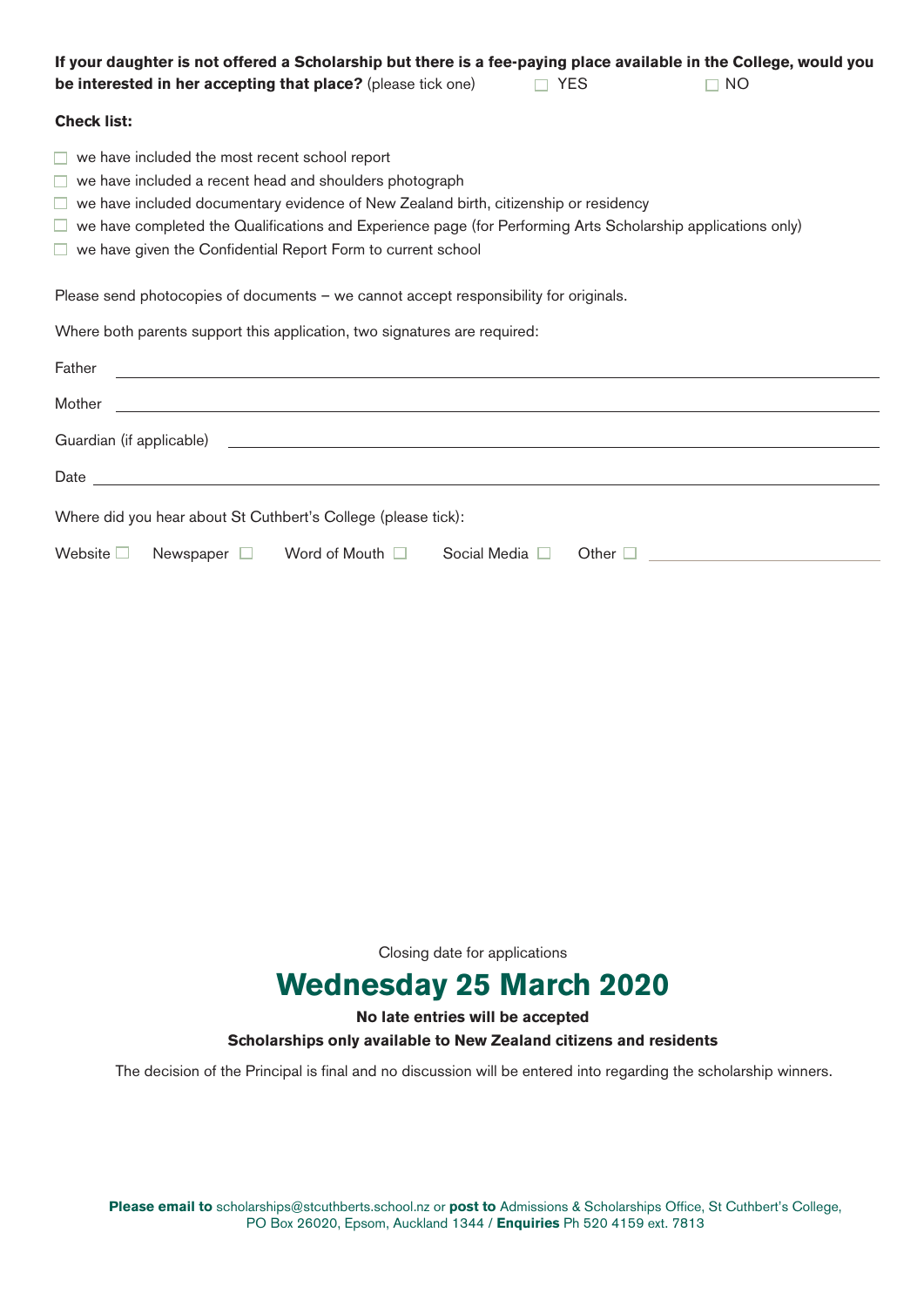#### **MUSIC QUALIFICATIONS AND EXPERIENCE**

(for applicants applying for Performing Arts Scholarships only)

- a. In which instrument are you primarily interested? e.g. voice, piano, violin, etc.
- b. What is the highest grade you have achieved in your music studies on this instrument?
- c. Name of your instrumental teacher
- d. Can you play other instruments? If so, what are they and to what level?
- e. With which musical group(s) are you currently performing? What is your role within the group and for how long have you been involved?
- f. What other group(s) have you been involved with in the past?
- g. Please provide supporting information

h. What would you like to contribute to music at St Cuthbert's?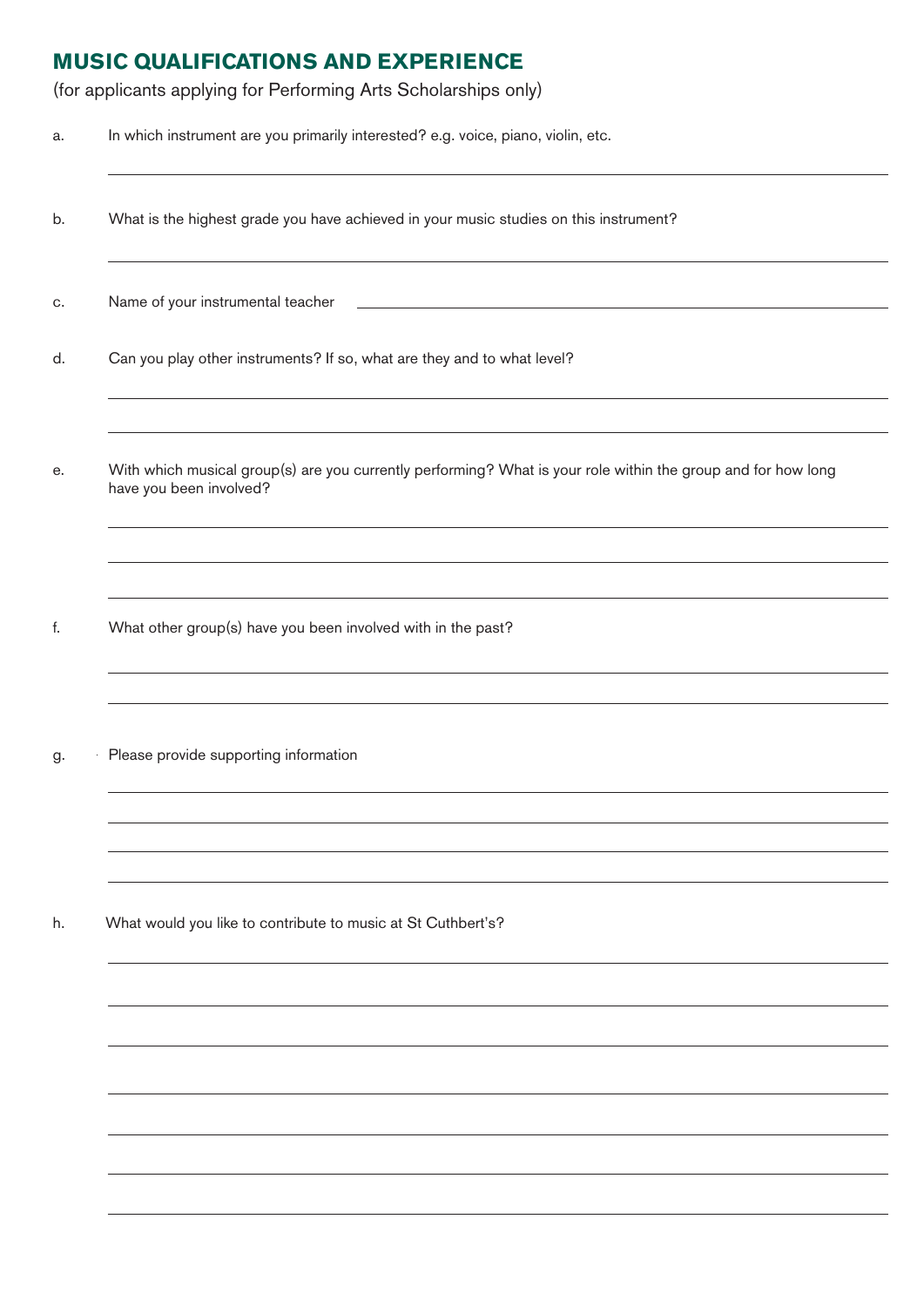#### **DANCE QUALIFICATIONS AND EXPERIENCE**

(for applicants applying for Performing Arts Scholarships only)

a. In which dance area are you primarily interested? e.g. ballet, jazz, contemporary, lyrical, etc.

b. What is the highest grade you have achieved with your dance?

c. Name of your dance school

d. What are your secondary dance areas?

e. Have you performed with a dance group? If yes, please briefly outline your involvement.

f. Please provide supporting information including two references from dance professionals

g. What would you like to contribute to dance at St Cuthbert's?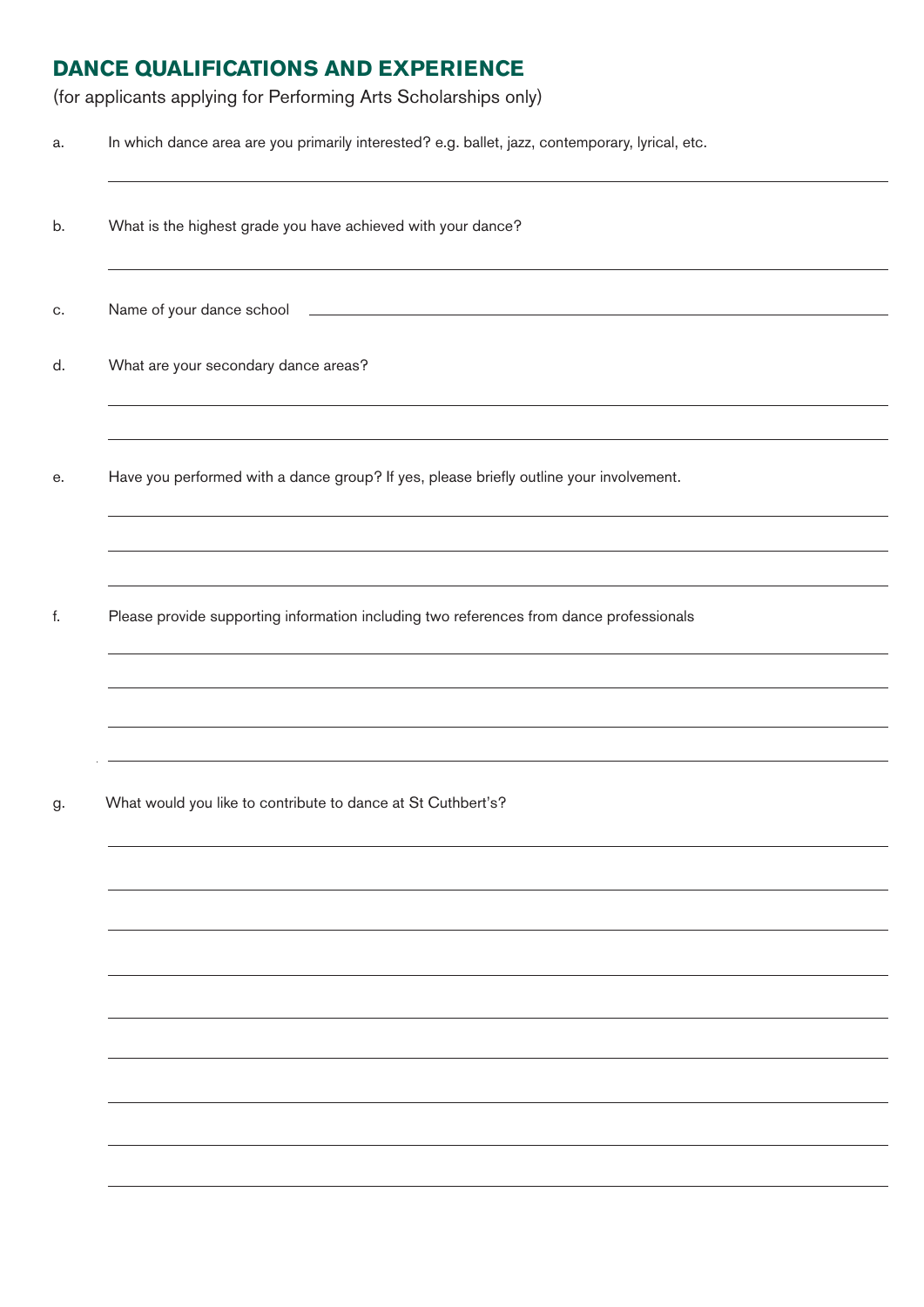#### **DRAMA QUALIFICATIONS AND EXPERIENCE**

(for applicants applying for Performing Arts Scholarships only)

| a. | In which drama area are you primarily interested?                                                                                                                                                           |
|----|-------------------------------------------------------------------------------------------------------------------------------------------------------------------------------------------------------------|
| b. | What is the highest grade you have achieved with your drama?                                                                                                                                                |
| C. |                                                                                                                                                                                                             |
| d. | What are your secondary drama areas?<br>,我们也不能在这里的时候,我们也不能会在这里,我们也不能会在这里,我们也不能会在这里,我们也不能会在这里的时候,我们也不能会在这里,我们也不能会不能会不能会。<br>第111章 我们的时候,我们的时候,我们的时候,我们的时候,我们的时候,我们的时候,我们的时候,我们的时候,我们的时候,我们的时候,我们的时候,我们的时候,我们 |
| е. | In what drama productions have you appeared and what was your role?                                                                                                                                         |
|    |                                                                                                                                                                                                             |
| f. | ,我们也不会有什么。""我们的人,我们也不会有什么?""我们的人,我们也不会有什么?""我们的人,我们也不会有什么?""我们的人,我们也不会有什么?""我们的人<br>Please provide supporting information including two references from drama professionals                                 |
|    |                                                                                                                                                                                                             |
|    | and the control of the control of the control of the control of the control of the control of the control of the                                                                                            |
| g. | What would you like to contribute to drama at St Cuthbert's?                                                                                                                                                |
|    |                                                                                                                                                                                                             |
|    |                                                                                                                                                                                                             |
|    |                                                                                                                                                                                                             |
|    |                                                                                                                                                                                                             |
|    |                                                                                                                                                                                                             |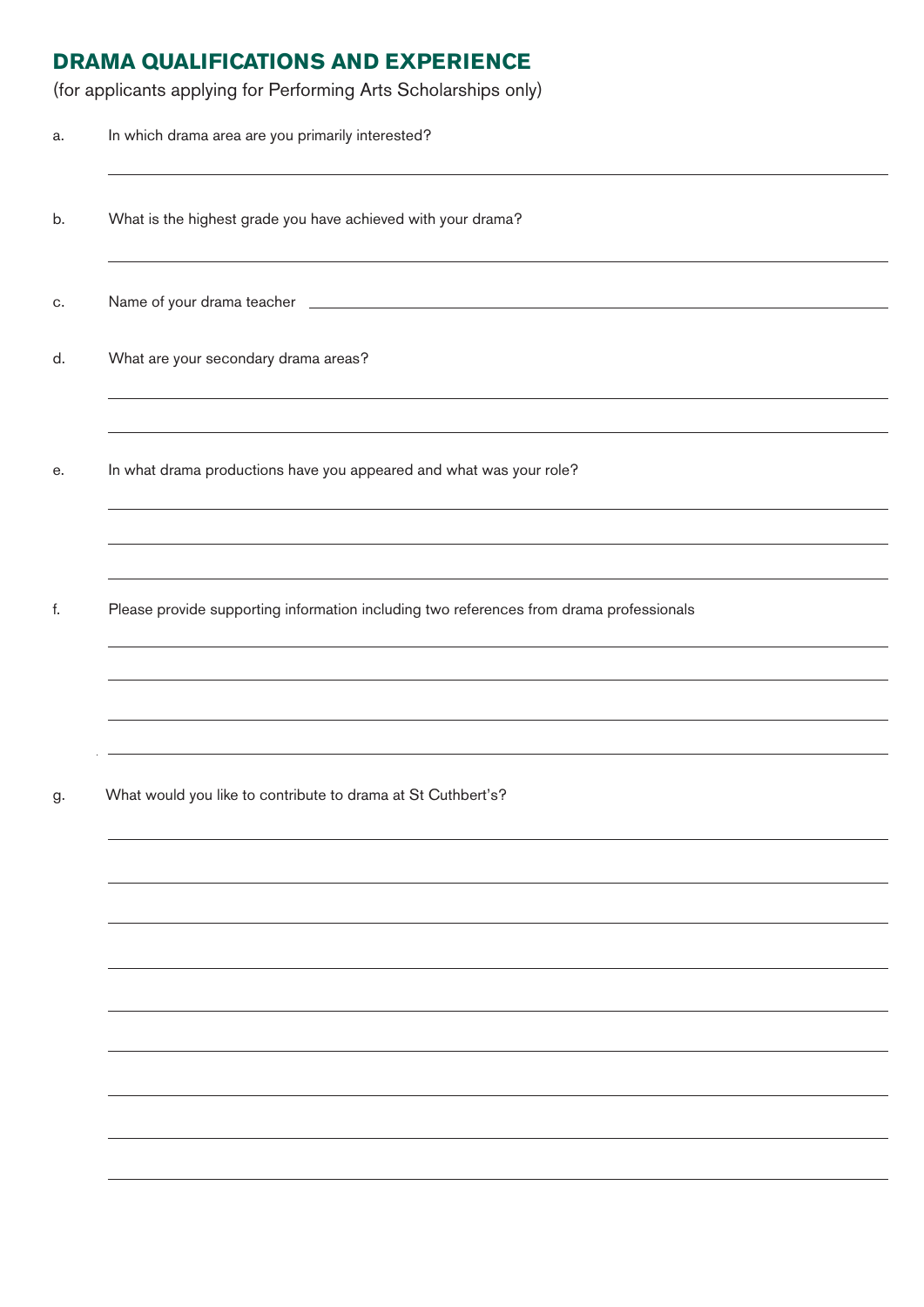## St Cuthbert's

# Confidential Report

|    | Class Level <b>Class Level Class Level</b>                                                                                                                                                                                          |                                              | Date of Birth <b>Date of Birth</b>                                                                                                                                                                                                   |  |  |  |
|----|-------------------------------------------------------------------------------------------------------------------------------------------------------------------------------------------------------------------------------------|----------------------------------------------|--------------------------------------------------------------------------------------------------------------------------------------------------------------------------------------------------------------------------------------|--|--|--|
|    | <b>LITERACY DATA FOR THE CURRENT YEAR</b>                                                                                                                                                                                           |                                              |                                                                                                                                                                                                                                      |  |  |  |
| 1. | <b>Latest Running Record/Probe Assessment</b>                                                                                                                                                                                       |                                              |                                                                                                                                                                                                                                      |  |  |  |
|    | Reading Level years                                                                                                                                                                                                                 |                                              |                                                                                                                                                                                                                                      |  |  |  |
|    |                                                                                                                                                                                                                                     |                                              |                                                                                                                                                                                                                                      |  |  |  |
|    |                                                                                                                                                                                                                                     |                                              |                                                                                                                                                                                                                                      |  |  |  |
| 2. | <b>Spelling Assessment</b>                                                                                                                                                                                                          |                                              |                                                                                                                                                                                                                                      |  |  |  |
|    |                                                                                                                                                                                                                                     |                                              |                                                                                                                                                                                                                                      |  |  |  |
| З. | asTTle - Reading/Writing                                                                                                                                                                                                            |                                              |                                                                                                                                                                                                                                      |  |  |  |
|    |                                                                                                                                                                                                                                     |                                              |                                                                                                                                                                                                                                      |  |  |  |
| 4. | <b>Progressive Achievement Test Results (age percentile)</b>                                                                                                                                                                        |                                              |                                                                                                                                                                                                                                      |  |  |  |
|    | a. Listening Comprehension <u>entitled</u> b. Reading entitled by c. Reading Vocabulary entitled by the set of the set of the set of the set of the set of the set of the set of the set of the set of the set of the set of the se |                                              |                                                                                                                                                                                                                                      |  |  |  |
|    | <b>NUMERACY DATA FOR THE CURRENT YEAR</b>                                                                                                                                                                                           |                                              |                                                                                                                                                                                                                                      |  |  |  |
| 5. | <b>GLOSS</b>                                                                                                                                                                                                                        |                                              |                                                                                                                                                                                                                                      |  |  |  |
|    |                                                                                                                                                                                                                                     |                                              |                                                                                                                                                                                                                                      |  |  |  |
| 6. | <b>PAT MATHEMATICS</b>                                                                                                                                                                                                              |                                              |                                                                                                                                                                                                                                      |  |  |  |
|    | <b>Test Number</b>                                                                                                                                                                                                                  |                                              |                                                                                                                                                                                                                                      |  |  |  |
|    | <b>Scaled Score</b>                                                                                                                                                                                                                 |                                              | <u>Net also and the set of the set of the set of the set of the set of the set of the set of the set of the set of the set of the set of the set of the set of the set of the set of the set of the set of the set of the set of</u> |  |  |  |
| 7. | asTTle                                                                                                                                                                                                                              |                                              |                                                                                                                                                                                                                                      |  |  |  |
|    | Maths Level                                                                                                                                                                                                                         | <u>Date Tested Discovery and Date Tested</u> |                                                                                                                                                                                                                                      |  |  |  |
|    | <u>the second the complete measure and so show the second second second second </u>                                                                                                                                                 |                                              |                                                                                                                                                                                                                                      |  |  |  |

#### **OTHER STANDARDISED TEST OR COMPETITION RESULTS e.g. STAR, ICAS**

| <b>ACCELERATE WORK</b>                                                                                                                                                                                                              |  |
|-------------------------------------------------------------------------------------------------------------------------------------------------------------------------------------------------------------------------------------|--|
|                                                                                                                                                                                                                                     |  |
| Details of accelerate work already given <b>Example 20</b> Section 2014 19:30 and 2014 19:30 and 2014 19:30 and 2014 19:30 and 2014 19:30 and 2014 19:30 and 2014 19:30 and 2014 19:30 and 2014 19:30 and 2014 19:30 and 2014 19:30 |  |
| <b>LEARNING SUPPORT</b>                                                                                                                                                                                                             |  |
|                                                                                                                                                                                                                                     |  |
|                                                                                                                                                                                                                                     |  |